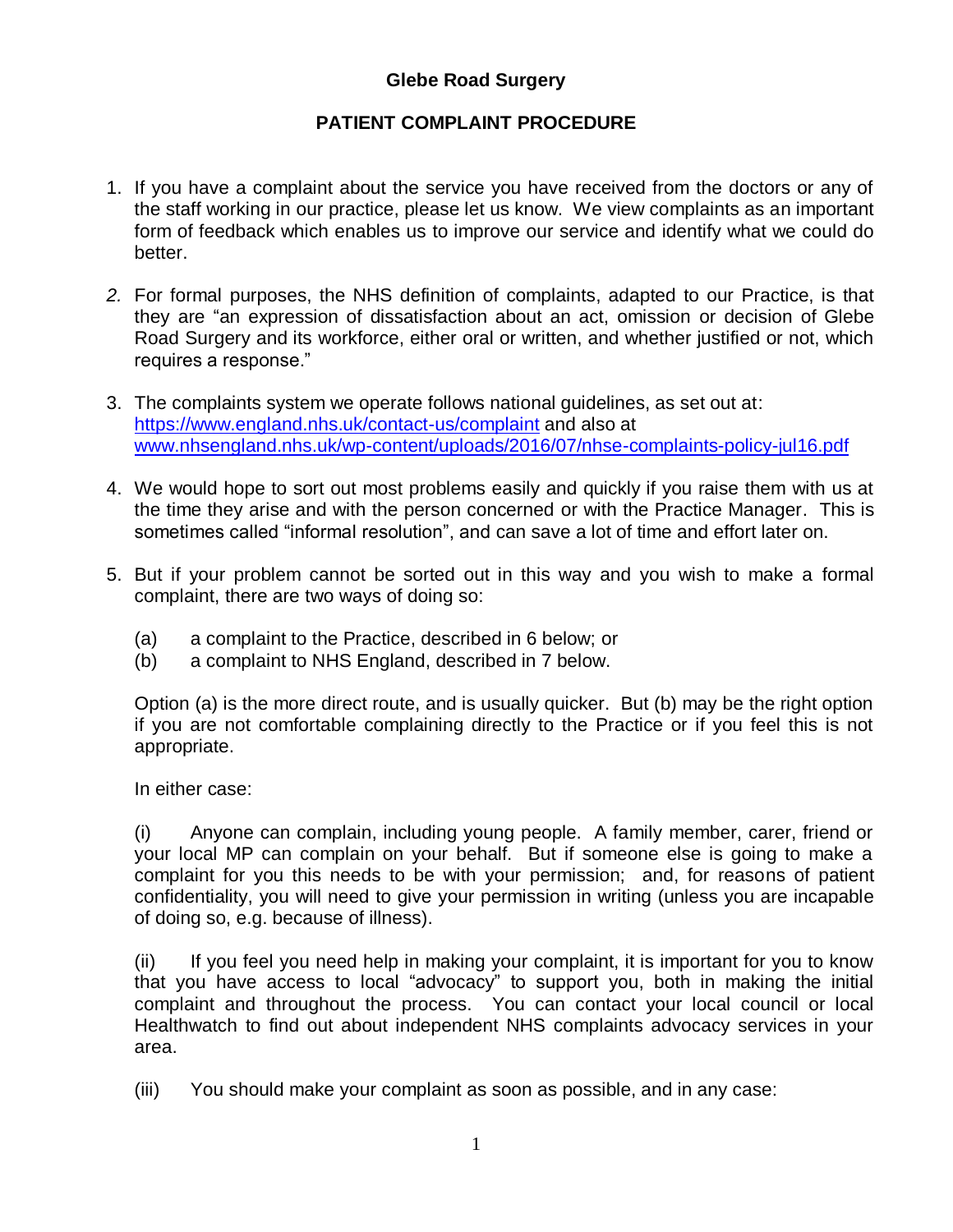- $\bullet$  within 12 months of the incident giving rise to it; or
- within 12 months of discovering that you have cause for complaint.

# **6. Complaint to the Practice**

(a) We would ask you to let us know about your complaint as soon as possible – ideally, within days because that will enable us to find out what happened more easily.

(b) It will be a great help if you are as specific as possible about the grounds of your complaint, with any relevant dates and times.

(c) You should address your complaint to the Practice Manager. You can do so by letter or e-mail. Your correspondence will be acknowledged within two working days.

(e) Normally the Practice Manager will be responsible for investigating your complaint. If however your complaint is about the Practice Manager or a service/individual for which they are directly responsible, we will make other arrangements.

- (f) When we look into your complaint, we will try to:
	- find out what happened and what went wrong;
	- make sure that you receive an explanation and a full apology where this is appropriate; and,
	- identify what we can do to make sure the problem doesn't happen again.

(g) If at any time during the complaint process you decide that you would like to withdraw the complaint, you can do so either orally or in writing. The Practice Manager will acknowledge this in writing.

(h) Wherever possible we will complete our investigation into your complaint within fifteen working days of receiving it. We will then give you a written explanation. You will also receive an explanation of any lessons we have learned and/or any changes we will be making to ensure that the error does not happen again. At this stage we may offer you a meeting to discuss the problem with the Practice Manager and/or the people involved. But please bear in mind (a) that a relevant team member may be on leave and/or (b) that other teams/agencies may be involved: in such cases our response may take a little longer than our target fifteen working days.

(i) The person investigating the complaint will also make sure that important issues/themes arising from your complaint will be shared at the next Practice meeting; and where trends have been identified these will also be shared with the Practice's Patient Participation Group. It is important to note that all information shared with the Patient Participation Group will be anonymized.

(j) Your right to confidentiality will be respected throughout this process, as far as possible. However, we may need to share your concerns with all clinicians involved in the incident, including other agencies: in such cases we will do so on an anonymous basis where possible.